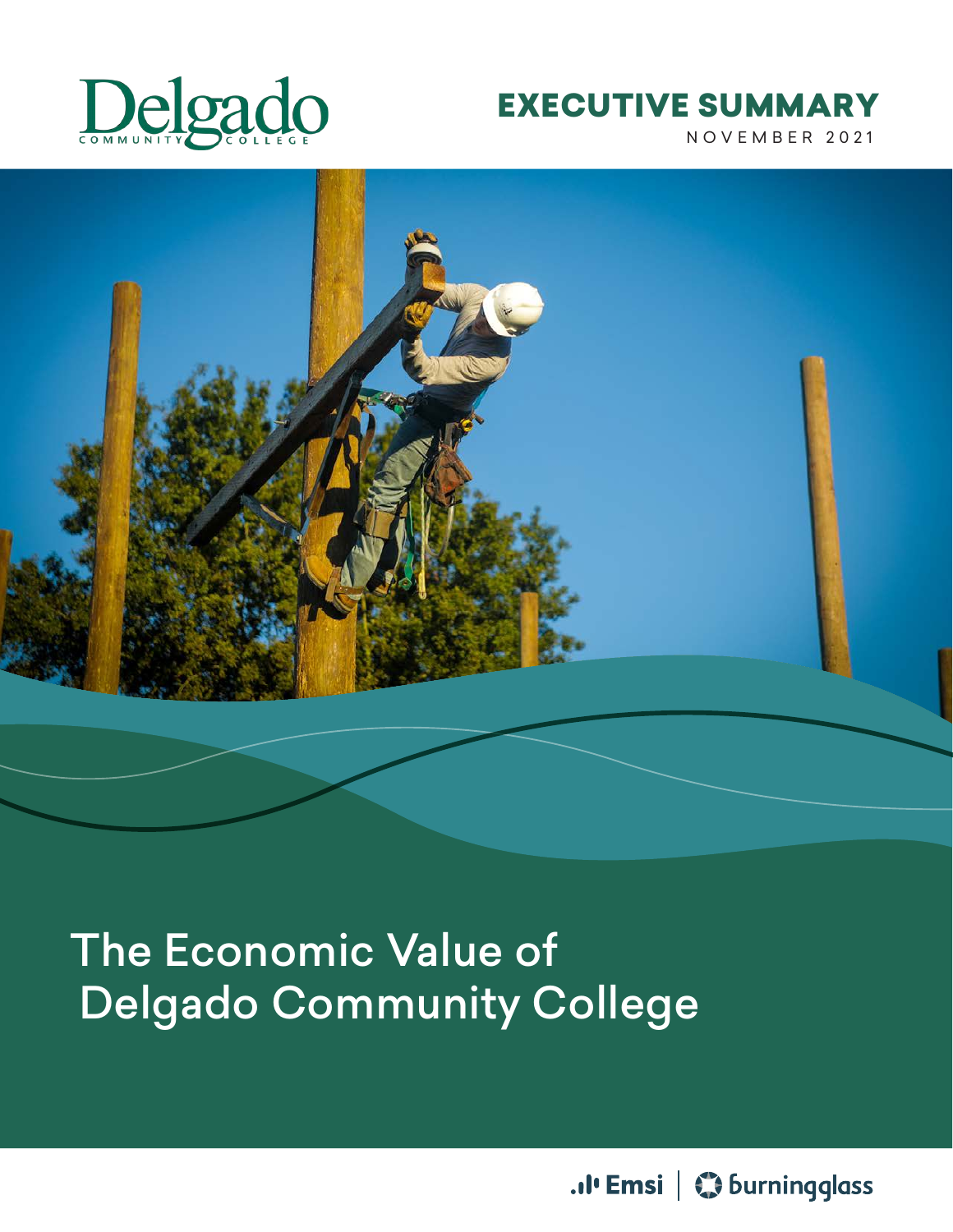

**DELGADO COMMUNITY COLLEGE (DELGADO)** creates value in many ways. The college plays a key role in helping students increase their employability and achieve their individual potential. The college draws students to the region, generating new dollars and opportunities for the Delgado Service Area.\* Delgado provides students with the education, training, and skills they need to have fulfilling and prosperous careers. Furthermore, Delgado is a place for students to meet new people, increase their self-confidence, and promote their overall health and well-being.

Delgado influences both the lives of its students and the regional economy. The college supports a variety of industries in the Delgado Service Area, serves regional businesses, and benefits society as a whole in Louisiana from an expanded economy and improved quality of life. Additionally, the benefits created by Delgado extend to the state government through increased tax revenues and public sector savings.

This study measures the economic impacts created by Delgado on the business community and the benefits the college generates in return for the investments made by its key stakeholder groups—students, taxpayers, and society. The following two analyses are presented:



Delgado influences both the **lives of its students** and the **regional economy**.



#### **Economic impact analysis**

#### **Investment analysis**

All results reflect employee, student, and financial data, provided by the college, for fiscal year (FY) 2019-20. Impacts on the Delgado Service Area economy are reported under the economic impact analysis and are measured in terms of added income. The returns on investment to students, taxpayers, and society in Louisiana are reported under the investment analysis.

For the purposes of this analysis, the Delgado Service Area is comprised of Jefferson, Lafourche, Orleans, St Bernard, St Charles, St John the Baptist, St Tammany, and Terrebonne Parishes in Louisiana.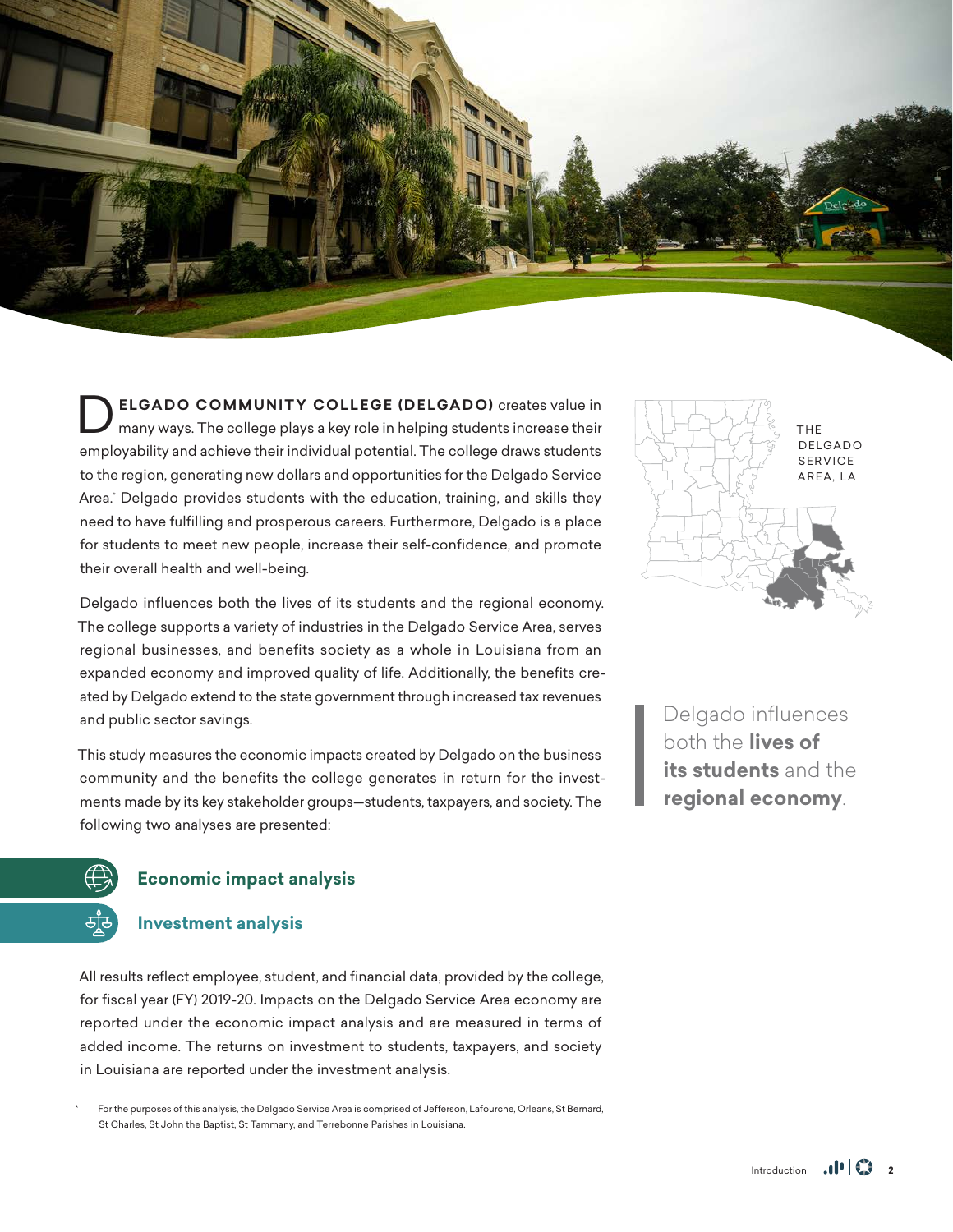

Delgado promotes economic growth in the Delgado Service Area through its direct expenditures and the resulting expenditures of students and regional businesses. The college serves as an employer and buyer of goods and services for its day-to-day and construction operations. The college's activities attract students from outside the Delgado Service Area, whose expenditures benefit regional vendors. In addition, Delgado is a primary source of higher education to the Delgado Service Area residents and a supplier of trained workers to regional industries, enhancing overall productivity in the regional workforce.

## **Operations spending impact**



Delgado adds economic value to the Delgado Service Area as an employer of regional residents and a large-scale buyer of goods and services. In FY 2019-20, the college employed 1,260 full-time

and part-time faculty and staff, 100% of whom lived in the Delgado Service Area. Total payroll at Delgado was \$63.1 million, much of which was spent in the region for groceries, mortgage and rent payments, dining out, and other household expenses. In addition, the college spent \$44.4 million on day-to-day expenses related to facilities, supplies, and professional services.

Delgado's day-to-day operations spending added \$95.4 million in income to the region during the analysis year. This figure represents the college's payroll, the multiplier effects generated by the in-region spending of the college and its employees, and a downward adjustment to account for funding that the college received from regional sources. The \$95.4 million in added income is equivalent to supporting 1,643 jobs in the region.

## **Construction spending impact**



Delgado invests in construction each year to maintain its facilities, create additional capacities, and meet its growing educational demands. While the amount varies from year to year, these quick

infusions of income and jobs have a substantial impact on the regional economy. In FY 2019-20, Delgado's construction spending generated \$3.5 million in added income, which is equivalent to supporting 53 jobs.

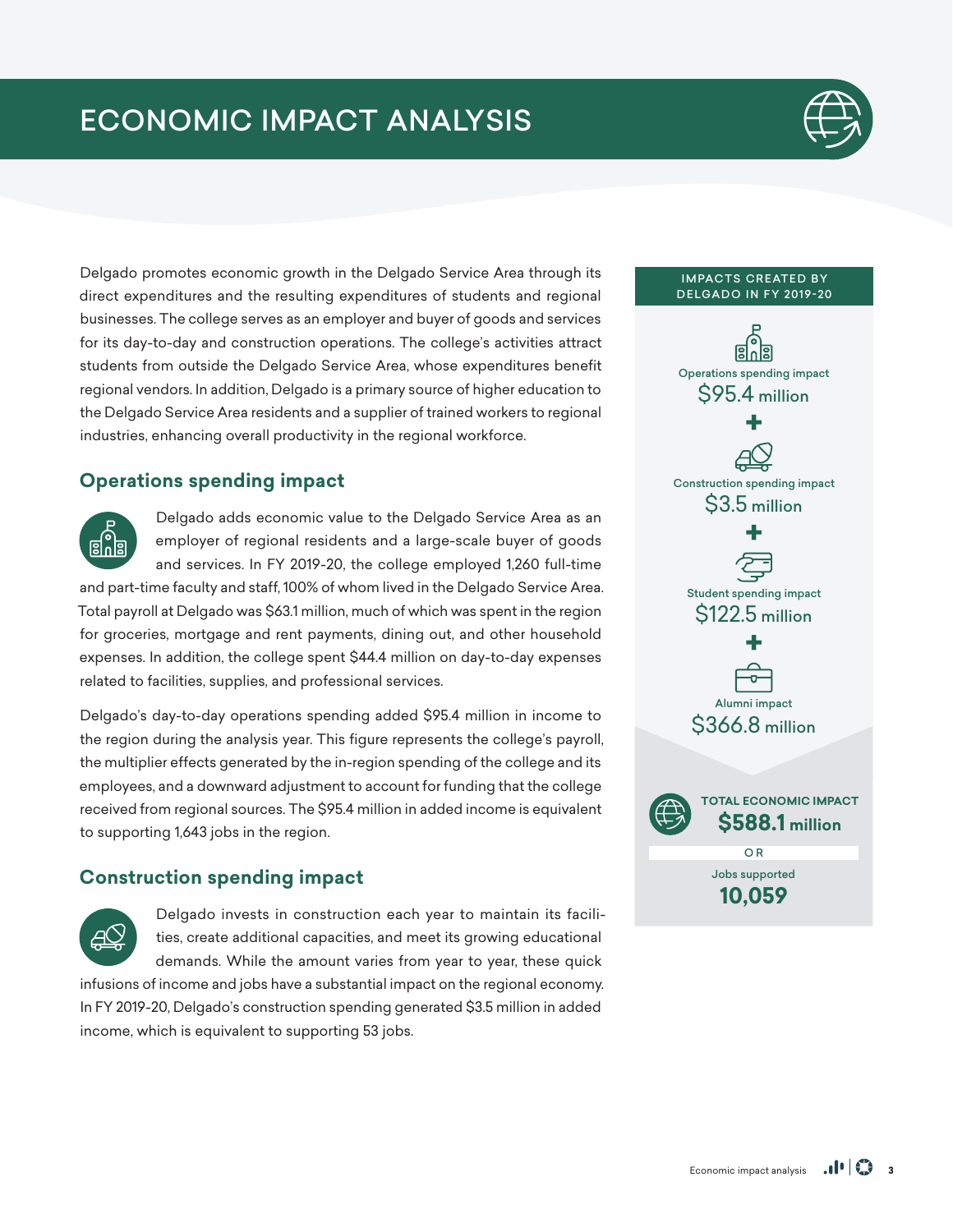### **Student spending impact**



Around 71% of credit students attending Delgado originated from outside the region in FY 2019-20, and some of these students relocated to the Delgado Service Area to attend Delgado. These students

may not have come to the region if the college did not exist. In addition, some in-region students, referred to as retained students, would have left the Delgado Service Area if not for the existence of Delgado. While attending the college, these relocated and retained students spent money on groceries, accommodation, transportation, and other household expenses. This spending generated \$122.5 million in added income for the regional economy in FY 2019-20, which supported 2,789 jobs in the Delgado Service Area.

#### **Alumni impact**

The education and training Delgado provides for regional residents  $\sigma$ has the greatest impact. Since its establishment, students have studied at Delgado and entered the regional workforce with greater knowledge and new skills. Today, thousands of former Delgado students are employed in the Delgado Service Area. As a result of their education from Delgado, the students receive higher earnings and increase the productivity of the businesses that employ them. In FY 2019-20, Delgado alumni generated \$366.8 million in added income for the regional economy, which is equivalent to supporting 5,574 jobs.

#### **Total impact**

Delgado added \$588.1 million in income to the Delgado Service Area economy during the analysis year, equal to the sum of the operations and construction spending impacts, the student spending impact, and the alumni impact. This contribution that the college provided on its own was nearly twice as large as the entire Agriculture, Forestry, Fishing & Hunting industry in the region.

Delgado's total impact can also be expressed in terms of jobs supported. The \$588.1 million impact supported 10,059 regional jobs, using the jobs-to-sales ratios specific to each industry in the region. This means that one out of every 90 jobs in the Delgado Service Area is supported by the activities of Delgado and its students. In addition, the \$588.1 million, or 10,059 supported jobs, stemmed from different industry sectors. Among non-education industry sectors, Delgado's spending and alumni in the Accommodation & Food Services industry sector supported 1,899 jobs in FY 2019-20. If the college did not exist, these impacts would not have been generated in the Delgado Service Area.

#### DELGADO IMPACTS BY INDUSTRY (JOBS SUPPORTED)



**One out of every 90 jobs** in the Delgado Service Area is supported by the activities of Delgado and its students.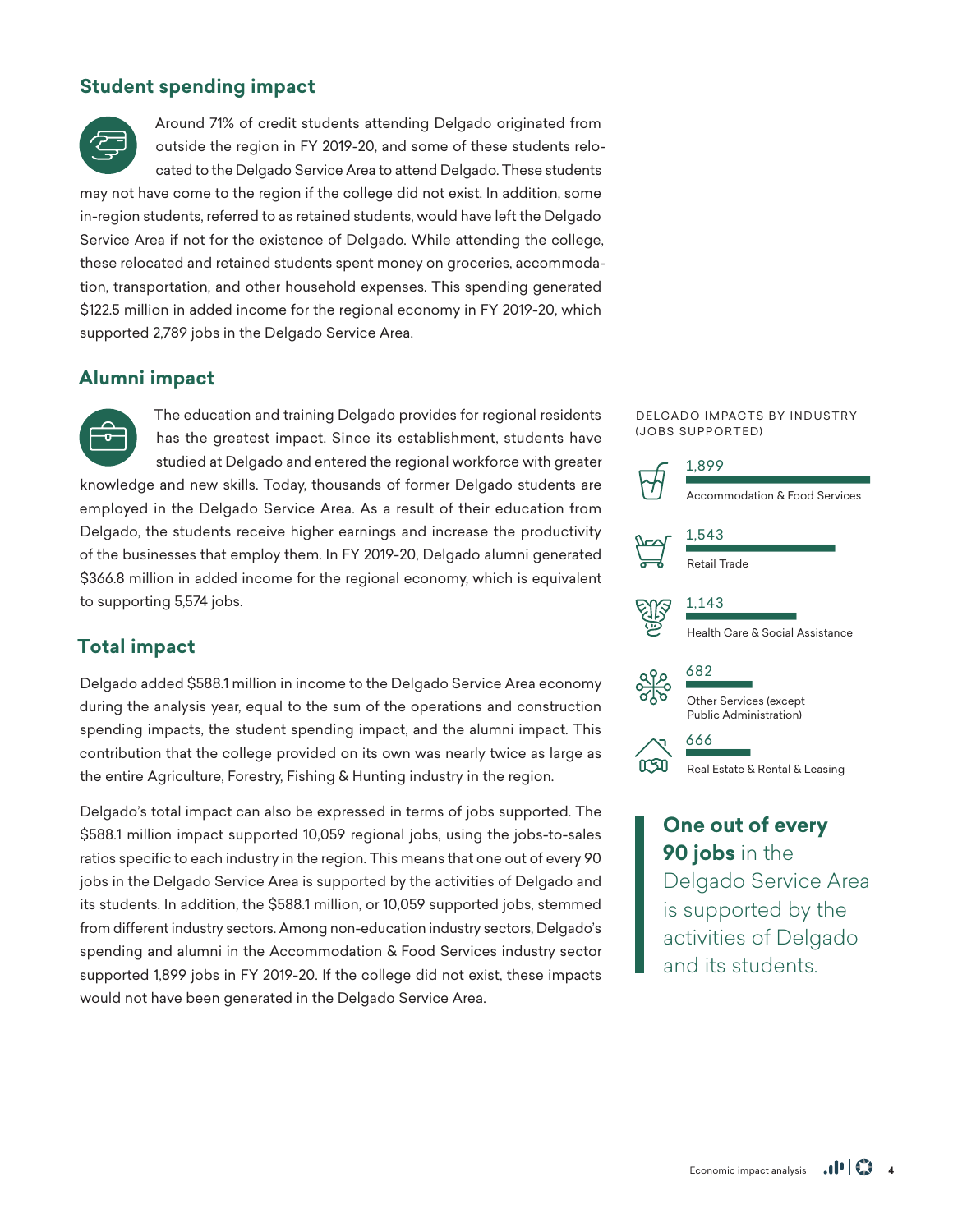

An investment analysis evaluates the costs associated with a proposed venture against its expected benefits. If the benefits outweigh the costs, then the investment is financially worthwhile. The analysis presented here considers Delgado as an investment from the perspectives of students, taxpayers, and society in Louisiana.

#### **Student perspective**

In FY 2019-20, Delgado served 20,120 credit and 12,511 non-credit students. In order to attend the college, the students paid for tuition, fees, books, and supplies. They also took out loans and will incur interest on those loans. Additionally, students gave up money they would have otherwise earned had they been working instead of attending college. The total investment made by Delgado's students in FY 2019-20 amounted to a present value of \$143.1 million, equal to \$44.8 million in out-of-pocket expenses (including future principal and interest on student loans) and \$98.3 million in forgone time and money.

In return for their investment, Delgado's students will receive a stream of higher future earnings that will continue to grow throughout their working lives. For example, the average Delgado associate degree graduate from FY 2019-20 will see annual earnings that are \$10,200 higher than a person with a high school diploma or equivalent working in Louisiana. Over a working lifetime, the benefits of the associate degree over a high school diploma will amount to an undiscounted value of \$387.6 thousand in higher earnings per graduate. The present value of the cumulative higher future earnings that Delgado's FY 2019-20 students will receive over their working careers is \$755.5 million.

The students' benefit-cost ratio is 5.3. In other words, for every dollar students invest in Delgado in the form of out-of-pocket expenses and forgone time and money, they will receive a cumulative value of \$5.30 in higher future earnings.



Source: Emsi Burning Glass employment data.

#### STUDENTS SEE A HIGH RATE OF RETURN FOR THEIR INVESTMENT IN DELGADO

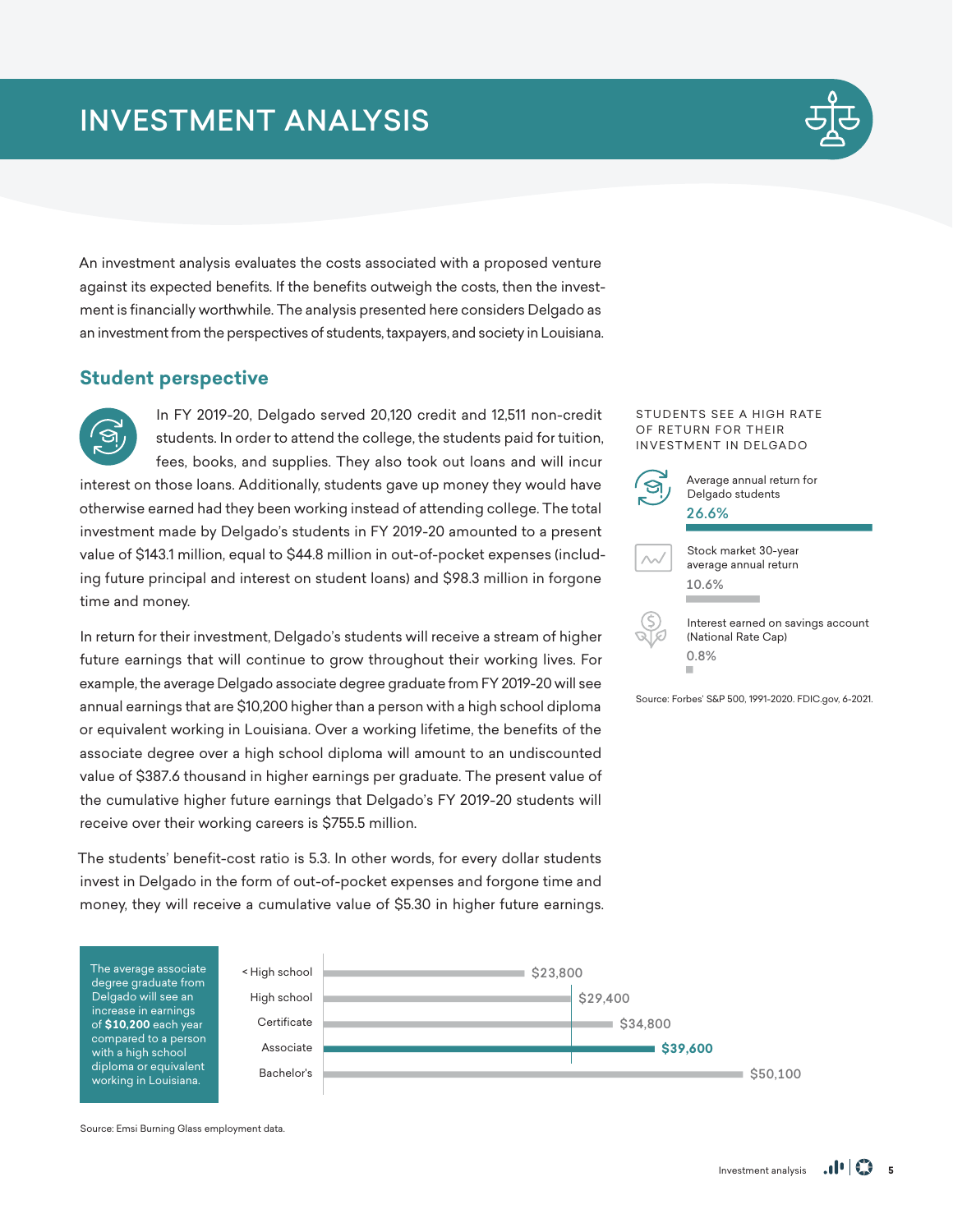Annually, the students' investment in Delgado has an average annual internal rate of return of 26.6%, which is impressive compared to the U.S. stock market's 30-year average rate of return of 10.6%.

#### **Taxpayer perspective**



Delgado generates more in tax revenue than it takes. These benefits to taxpayers consist primarily of taxes that the state government will collect from the added revenue created in the state. As Delgado students will earn more, they will make higher tax payments throughout their

working lives. Students' employers will also make higher tax payments as they increase their output and purchases of goods and services. By the end of the FY 2019-20 students' working lives, the state government will have collected a present value of \$221.7 million in added taxes.

Benefits to taxpayers will also consist of savings generated by the improved lifestyles of Delgado students and the corresponding reduced government services. Education is statistically correlated

with a variety of lifestyle changes. The educations that Delgado students receive will generate savings in three main categories: 1) healthcare, 2) justice system, and 3) income assistance. Improved health will lower students' demand for national health care services. In addition, costs related to the justice system will decrease. Delgado students will be more employable, so their reduced demand for income assistance such as welfare and unemployment benefits will benefit taxpayers. For a list of study references, contact the college for a copy of the main report. Altogether, the present value of the benefits associated with a Delgado education will generate \$14.7 million in savings to state taxpayers.

Total taxpayer benefits amount to \$236.4 million, the present value sum of the added taxes and public sector savings. Taxpayer costs are \$34.7 million, equal to the amount of state government funding Delgado received in FY 2019-20. These benefits and costs yield a benefit-cost ratio of 6.8. This means that for every dollar of public money invested in Delgado in FY 2019-20, taxpayers will receive a cumulative present value of \$6.80 over the course of the students' working lives. The average annual internal rate of return for taxpayers is 24.1%, which compares favorably to other long-term investments in the public and private sectors.

### **Social perspective**



Society as a whole in Louisiana benefits from the presence of Delgado in two major ways. Primarily, society benefits from an increased economic base in the state. This is attributed to the added income

from students' increased lifetime earnings (added student income) and increased business output (added business income), which raise economic prosperity in Louisiana.

For every dollar of public money invested in Delgado, taxpayers will receive a cumulative value of **\$6.80** over the course of the students' working lives.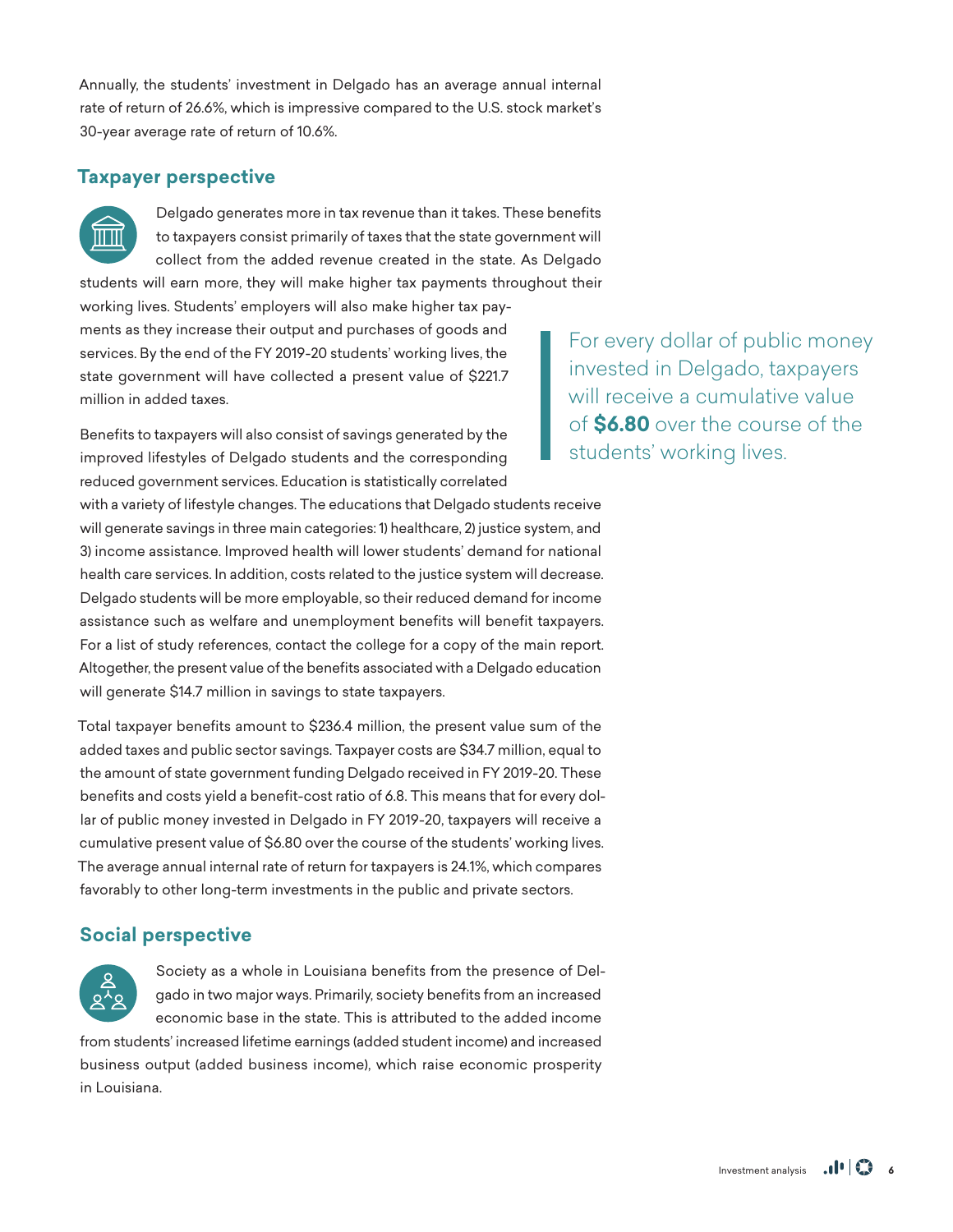Benefits to society also consist of the savings generated by the improved lifestyles of Delgado students. As discussed in the previous section, education is statistically correlated with a variety of lifestyle changes that generate social savings. Note that these costs are avoided by the consumers but are distinct from the costs avoided by the taxpayers outlined above. Healthcare savings include avoided medical costs associated with smoking, alcohol dependence, obesity, drug abuse, and depression. Justice system savings include avoided costs to the government and society due to less judicial activity. Income assistance savings include reduced welfare and unemployment claims. For a list of study references, contact the college for a copy of the main report.

Altogether, the social benefits of Delgado equal a present value of \$2.5 billion. These benefits include \$1.7 billion in added student income, \$632.2 million in added business income, \$132.0 million in added income from college activities, as well as \$45.9 million in social savings related to health, crime, and income assistance in Louisiana. People in Louisiana invested a present value total of \$235.9 million in Delgado in FY 2019-20. The cost includes all the college and student costs.

The benefit-cost ratio for society is 10.6, equal to the \$2.5 billion in benefits divided by the \$235.9 million in costs. In other words, for every dollar invested in Delgado, people in Louisiana will receive a cumulative value of \$10.60 in benefits. The benefits of this investment will occur for as long as Delgado's FY 2019-20 students remain employed in the state workforce.

#### **Summary of investment analysis results**

The results of the analysis demonstrate that Delgado is a strong investment for all three major stakeholder groups—students, taxpayers, and society. As shown, students receive a great return for their investments in a Delgado education. At the same time, taxpayers' investment in Delgado returns more to government budgets than it costs and creates a wide range of social benefits throughout Louisiana.

#### SOCIAL BENEFITS IN LOUISIANA FROM DELGADO



Source: Emsi Burning Glass impact model.

| ີອັ                                                                                                                                  |                           |                                                                |                            |                                    |  |
|--------------------------------------------------------------------------------------------------------------------------------------|---------------------------|----------------------------------------------------------------|----------------------------|------------------------------------|--|
| <b>STUDENT PERSPECTIVE</b>                                                                                                           |                           | <b>TAXPAYER PERSPECTIVE</b>                                    |                            | <b>SOCIAL PERSPECTIVE</b>          |  |
| Present value benefits<br>Present value benefits<br>\$755.5 million<br>\$236.4 million<br>Present value costs<br>Present value costs |                           | Present value benefits<br>\$2.5 billion<br>Present value costs |                            |                                    |  |
| \$143.1 million                                                                                                                      |                           | \$34.7 million                                                 |                            | \$235.9 million                    |  |
| Net present value<br>\$612.4 million                                                                                                 |                           | Net present value<br>\$201.7 million                           |                            | Net present value<br>\$2.3 billion |  |
| Rate of return<br>Benefit-cost ratio<br>26.6%<br>5.3                                                                                 | Benefit-cost ratio<br>6.8 | Rate of return<br>24.1%                                        | Benefit-cost ratio<br>10.6 | Rate of return<br>n/a              |  |

\* The rate of return is not reported for the social perspective because the beneficiaries of the investment are not necessarily the same as the original investors.